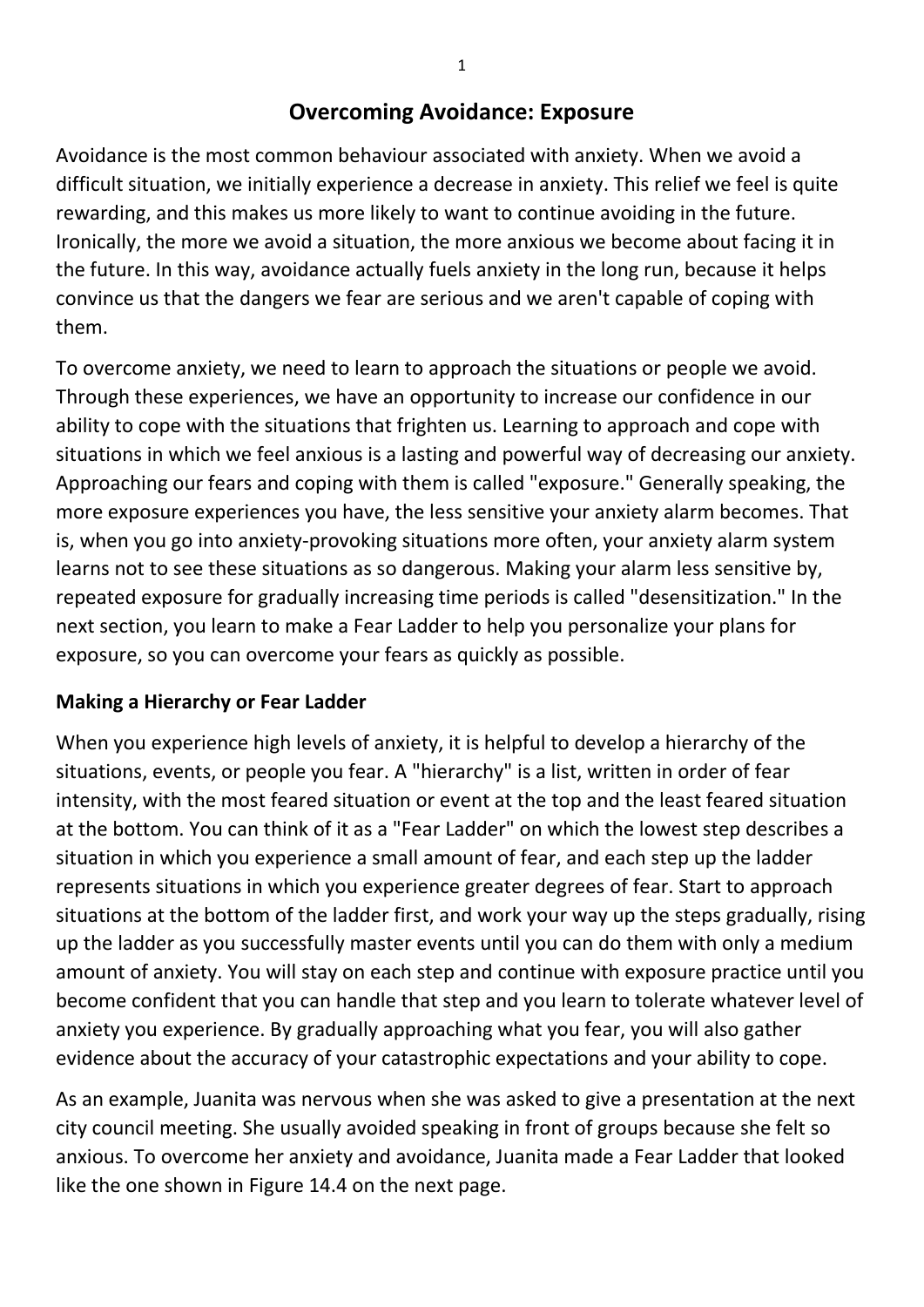| $\overline{7}$                    | Rate anxiety (0-100) where $0 = no$ anxiety and $100 = full$ panic |     |  |
|-----------------------------------|--------------------------------------------------------------------|-----|--|
| 6                                 |                                                                    |     |  |
| 5                                 | Speak at the city council meeting                                  | 95  |  |
| $\overline{4}$                    | Meet privately with one council member to present my ideas         | 90  |  |
| 3                                 | Give my speech to family and friends                               | 70  |  |
| $\overline{2}$                    | Practice the presentation at home alone                            | .50 |  |
|                                   | Write the speech                                                   | 40  |  |
| Figure 14.4 Juanita's Fear ladder |                                                                    |     |  |

Starting with situation 1 at the bottom of her Fear Ladder, Juanita successfully met the challenges of each situation on her Fear Ladder by combining relaxation methods, cognitive restructuring, and Action Plans to solve problems that might occur. Juanita did not proceed to the next situation on her Fear Ladder until she could approach the current one with tolerable anxiety and increased confidence. She practiced step 4 (Meet privately with one council member to present my ideas  $)$   $-$  a step that could not be easily repeated numerous times — in her imagination until she felt confident she could do this in person. While Juanita experienced some anxiety when she actually gave her presentation to the City Council, she was not nearly as anxious as she had been in similar situations in the past. She credited her success to her step-by-step practice. Furthermore, as Juanita walked to the podium, she reminded herself how well she had done the speech in practice. By using different methods in combination, Juanita was able to give a public speech, something she had previously avoided.

Juanita used a Fear Ladder to help her approach public speaking but sometimes there is not just a single event coming up that makes us anxious, but a whole collection of situations and experiences. For example, Paul avoided a variety of situations in which he feared he might have a panic attack. He avoided driving alone, being too far from home, getting onto elevators, sitting in the middle of a row of seats, and being in crowded places. All these situations made Paul anxious, and he was afraid he would have a panic attack if he approached and stayed in them. Paul thought about which of these situations were the most difficult for him, and then made the Fear Ladder shown in Figure 14.5 on the next page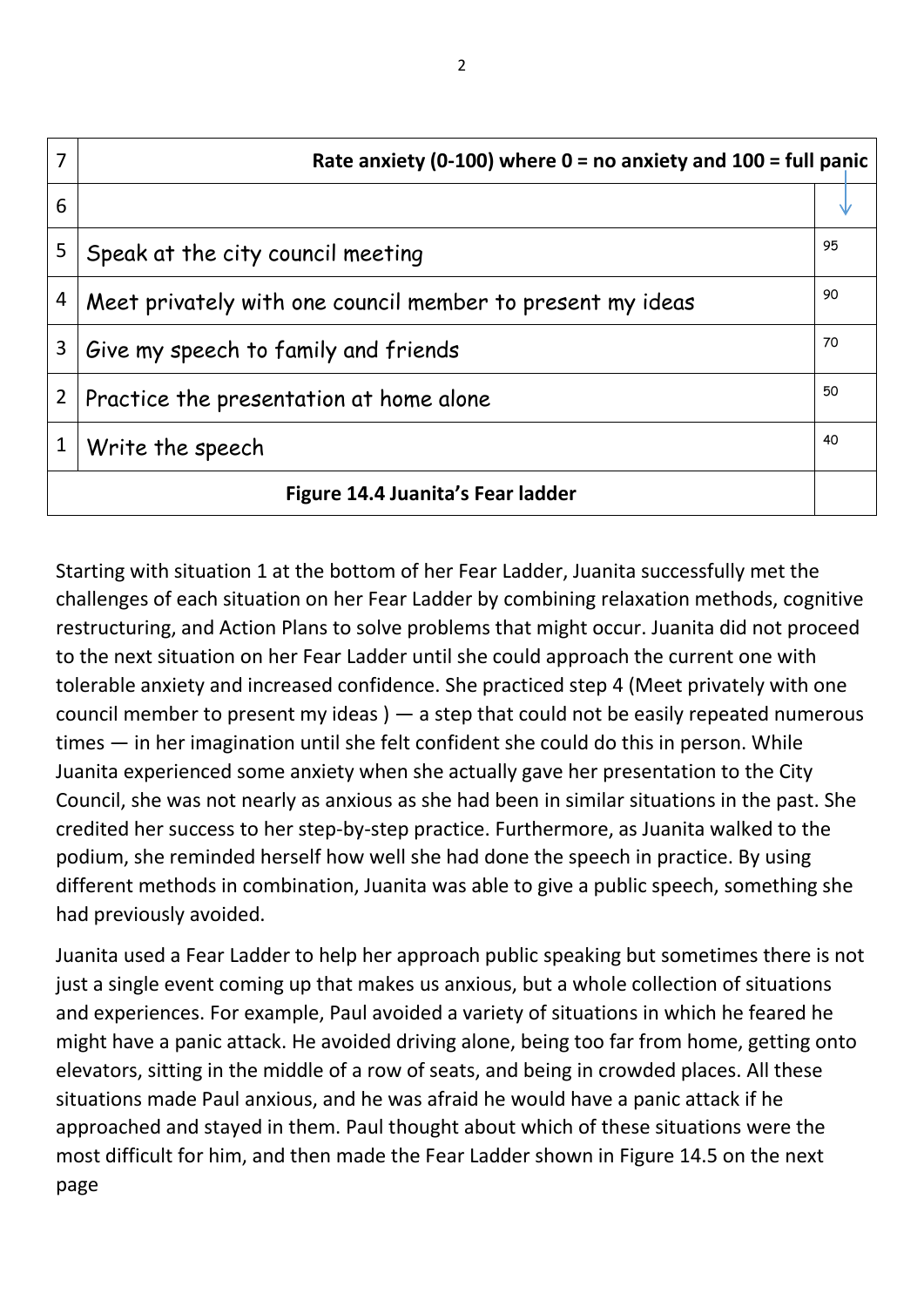|                |                                                       | Rate anxiety<br>$(0-100)$ |
|----------------|-------------------------------------------------------|---------------------------|
| $\overline{7}$ | Drive 5, 10, 15, 25, 50 miles from home by myself     | 80-100                    |
| 6              | Drive alone for 5, 10, 20, 40 minutes                 | 75-95                     |
| 5              | Ride a crowded elevator 1, 2, 5, 10 floors            | 70-85                     |
| 4              | Ride an uncrowded elevator 1, 2, 5, 10 floors         | 60-75                     |
| 3              | Spend time in various crowded spaces                  | 60                        |
| $\overline{2}$ | Sit in the middle of a row of seats                   | 50                        |
| $\mathbf 1$    | Sit two or three seats from the end of a row of seats | 40                        |
|                | Figure 14.5 Paul's Fear ladder                        |                           |

Notice that Paul planned many more steps on his Fear Ladder than Juanita needed to plan. For each of Paul's steps, he planned a variety of exposure experiments that were gradually more challenging for him. For example, when in a movie theatre or at a sports event, he first sat just a few seats from the aisle (step 1) and gradually moved to the centre as his confidence grew (step 2). For steps 3 through 7, he began each step at an easier point. Once his exposure was successful (i.e., he was able to stay in the situation as long as necessary to manage his anxiety), he increased the time or intensity of the experience. So, for example, he rode an elevator many times, increasing the number of floors until he could ride to the top of the building. Once he could do this in an uncrowded elevator, he added the challenge of doing this at a busy time when the elevators were quite crowded. It might seem that it would take Paul a very long time to take all these steps on his Fear Ladder, but actually he was able to complete many exposure challenges successfully in a single day so he reached the top of the ladder in a few months, faster than he expected.

EXERCISE: Making Your Fear Ladder (see next page):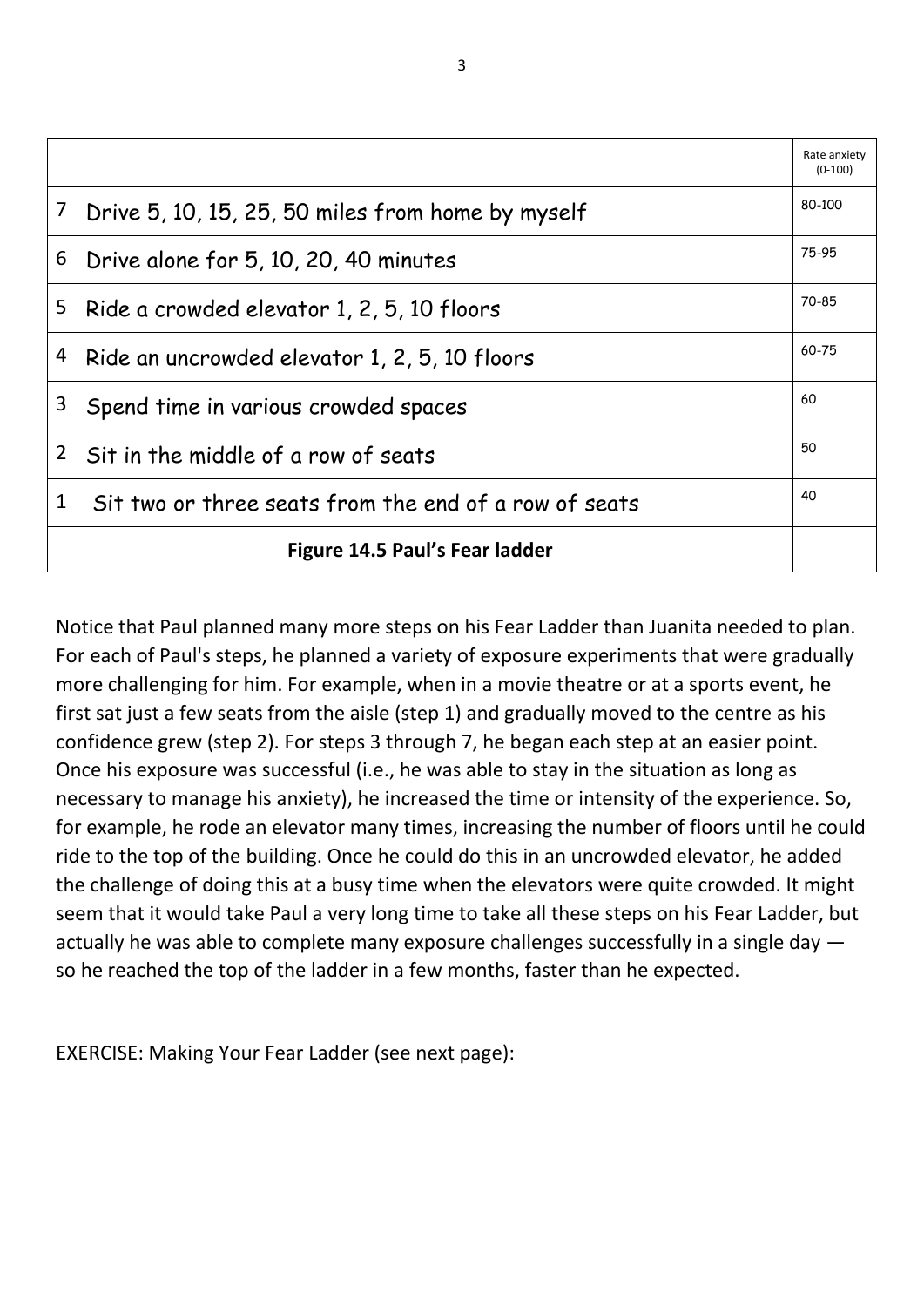## **Creating a Fear Ladder**

First, brainstorm a list of situations, events, or people that you avoid because of your anxiety. Write them in any order (See the blank table below)

After you complete your list, rate how anxious you feel when you imagine each of the things listed in the first column. Rate these from 0 to 100, where 0 is no anxiety and 100 is the most anxious you have ever felt. Write these ratings next to each item in the right-hand column

| What I avoid | <b>Rate anxiety</b><br>$(0-100)$ |
|--------------|----------------------------------|
|              |                                  |
|              |                                  |
|              |                                  |
|              |                                  |
|              |                                  |
|              |                                  |
|              |                                  |
|              |                                  |
|              |                                  |
|              |                                  |
|              |                                  |
|              |                                  |
|              |                                  |
|              |                                  |
|              |                                  |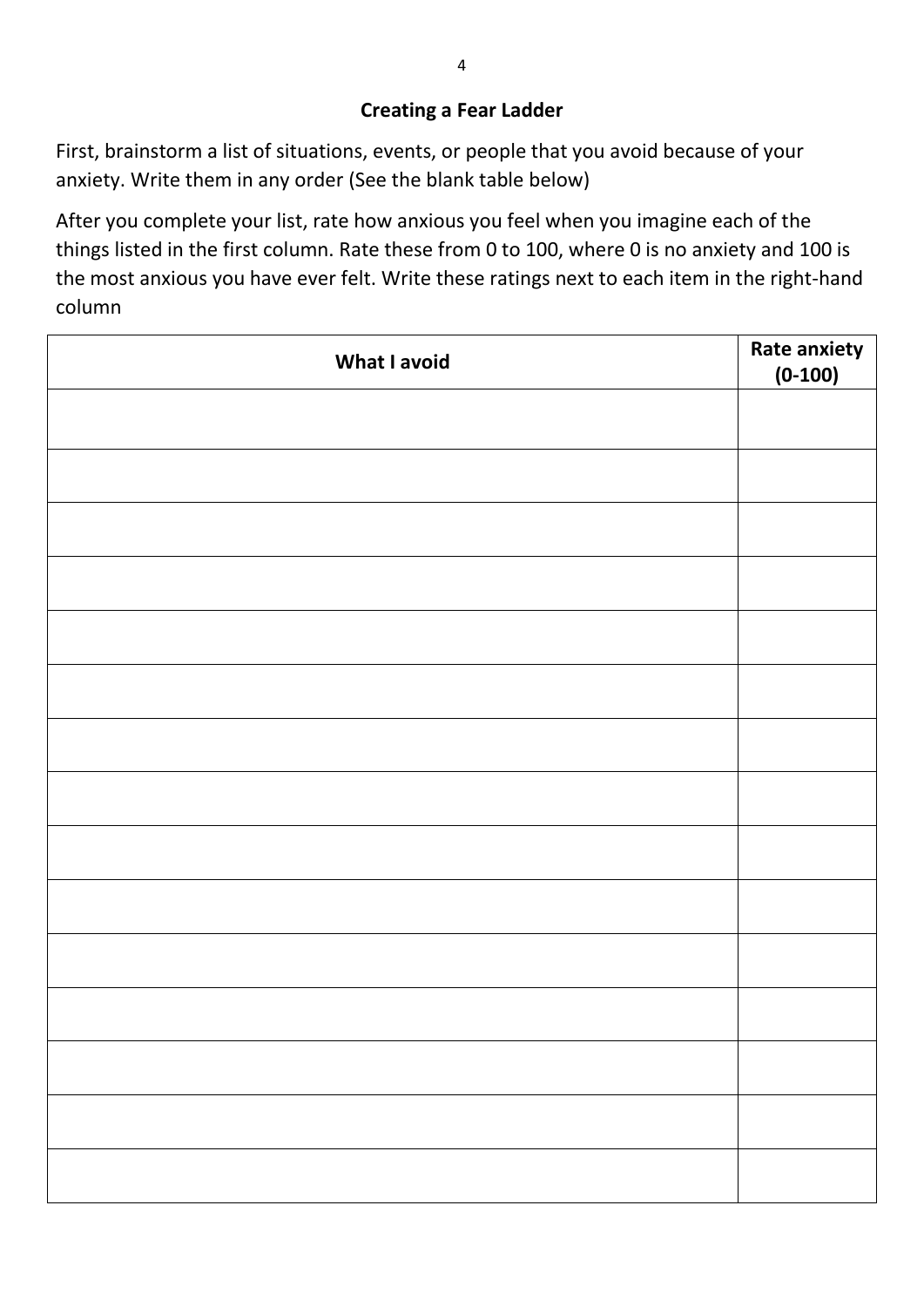Once this is done, write them onto another sheet with the item you rated with the highest anxiety on the top step, and the item you rated with the lowest anxiety on the bottom step. Fill in the other steps from high to low based on your anxiety ratings. If you rated some items equally, put them in the order that makes most sense to you, so that your Fear Ladder steps move from your least feared at the bottom to your most feared situations at the top of the ladder. It's OK if some of your steps are blank

| <b>Fear ladder</b> | Rate<br>anxiety<br>(0-100) |
|--------------------|----------------------------|
|                    |                            |
|                    |                            |
|                    |                            |
|                    |                            |
|                    |                            |
|                    |                            |
|                    |                            |
|                    |                            |
|                    |                            |
|                    |                            |
|                    |                            |
|                    |                            |
|                    |                            |
|                    |                            |
|                    |                            |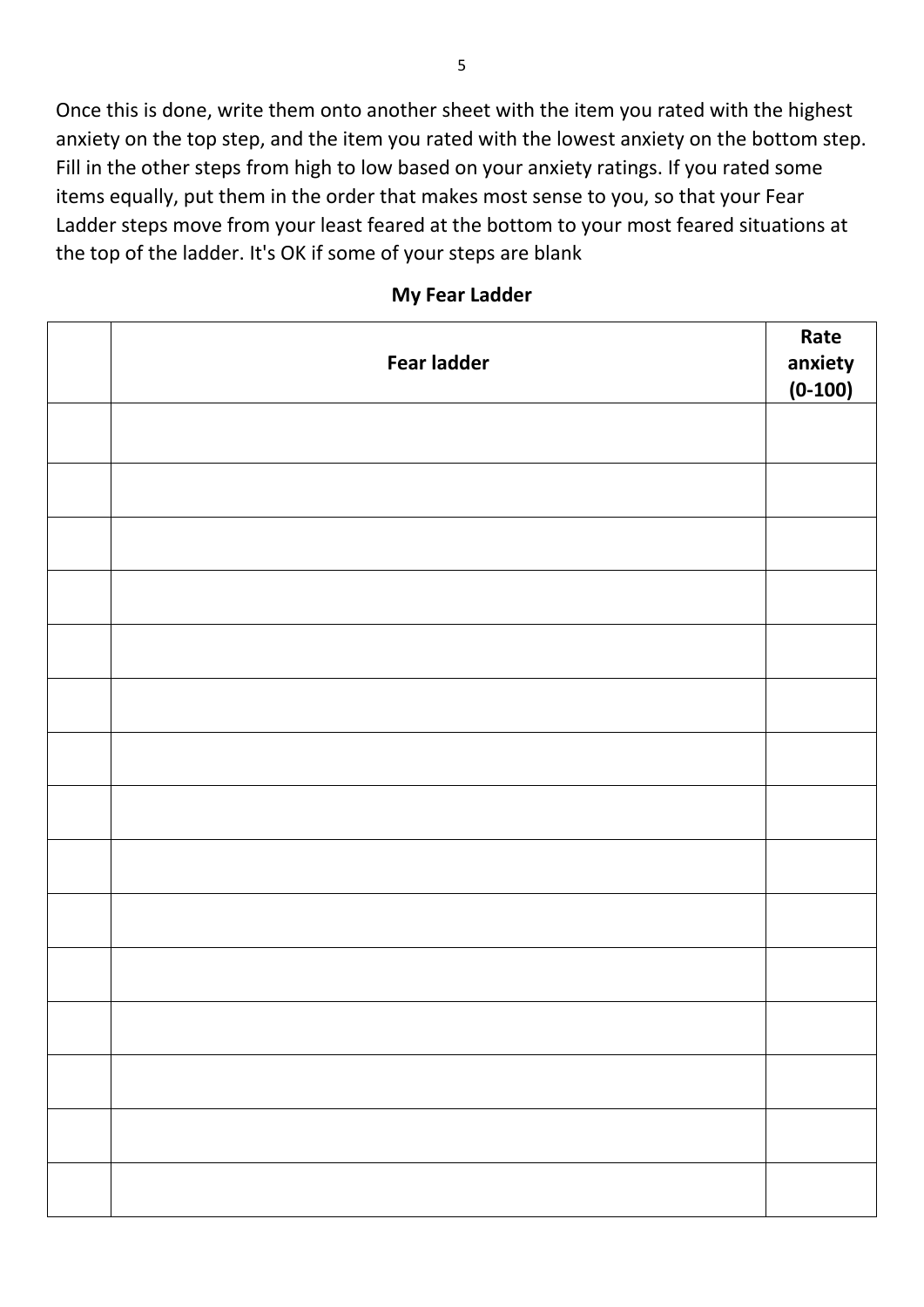## **Using Your Fear Ladder to Overcome Anxiety and Avoidance**

Once you make your Fear Ladder, you are ready to begin to approach your fears (exposure) and learn to manage your anxiety. You have control over how quickly or slowly you proceed up the ladder. Your exposure to each step on the ladder is up to you; you should not feel pushed or pressured to go faster than you believe you can. Having a sense of control over the speed at which you work is likely to help you lower your anxiety and overcome avoidance more quickly.

Moving up a Fear Ladder is never comfortable. But people who are willing to tolerate the temporary discomfort of moving up their Fear Ladders get over their anxiety more quickly. Just as avoidance leads to short-term relief and long-term increase in anxiety, exposure to the steps on your Fear Ladder leads to short-term discomfort and long-term relief from anxiety. Therefore, you should spend as much time as possible working on your Fear Ladder.

If you find that even the least feared situation on your Fear Ladder seems too difficult, you can either break down that step into smaller parts or begin with imagery practice. Imagery practice is simply picturing yourself spending time on the step.

It is often helpful to imagine the situation in great detail. For example, Juanita looked at photos of city council members she planned to visit and thought about the expressions on their faces. She imagined how she would feel shaking their hands and sitting in their offices. She even imagined her voice shaking a bit when she began to speak. She found it helpful to imagine these meetings in two ways: sometimes when everything went smoothly, and other times when she stumbled on her words and felt quite embarrassed. By imagining both easy and difficult circumstances, she was able to plan ways to handle the meetings no matter what happened. This increased her confidence.

Once you are comfortable with the situation in imagination, you can enter the situation in reality. As Juanita's experience demonstrates, it is helpful to use as many of the five senses as possible when doing exposure in your imagination. Imagine what you will see, hear, smell, taste, and touch. It is also helpful to imagine what you might be thinking, feeling, and doing in the situation. Some people find it helpful to write down or digitally record their imagined exposure. In this way, you can either listen to the recording or read what you've written to increase the number of exposures and move up the Fear Ladder more quickly.

How do you know when to move from one step on the Fear Ladder to the next? You don't need your anxiety to go away completely (a rating of 0). In fact, most people will continue to have some anxiety until they have faced the situations they fear many times. The goal is to get your anxiety to a tolerable level. For most people, a good guideline is to stay on each step until the anxiety decreases by more than half or drops below a rating of 40 on the 0- 100 scale.